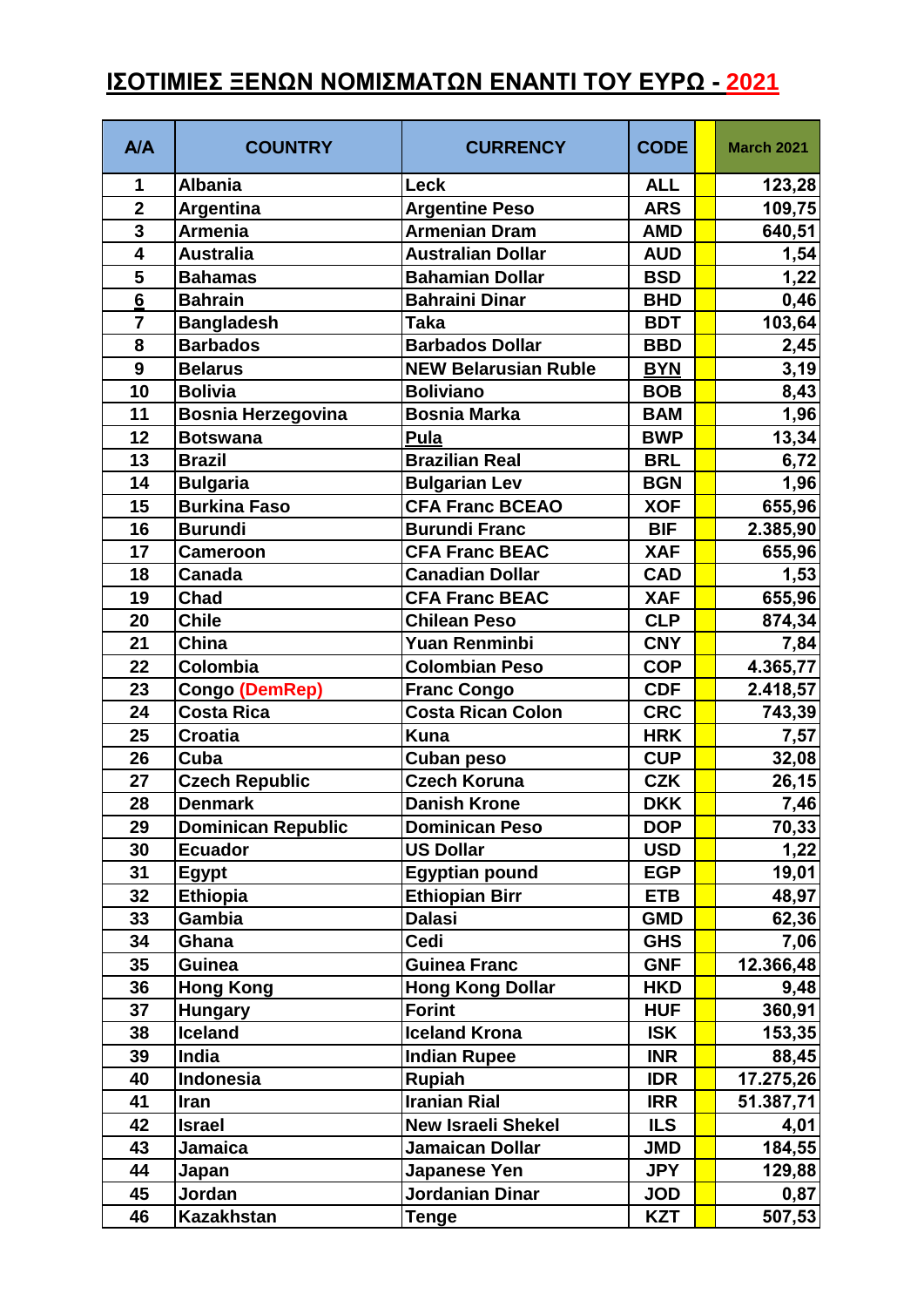| A/A | <b>COUNTRY</b>                | <b>CURRENCY</b>               | <b>CODE</b> | <b>March 2021</b> |
|-----|-------------------------------|-------------------------------|-------------|-------------------|
| 47  | Kenya                         | <b>Kenyan Shilling</b>        | <b>KES</b>  | 133,50            |
| 48  | <b>Kuwait</b>                 | <b>Kuwaiti Dinar</b>          | <b>KWD</b>  | 0,37              |
| 49  | Lebanon                       | <b>Lebanese Pound</b>         | <b>LBP</b>  | 1.843,31          |
| 50  | Libya                         | <b>Libyan Dinar</b>           | <b>LYD</b>  | 5,40              |
| 51  | <b>Madagascar</b>             | <b>Malagasy Ariary</b>        | <b>MGA</b>  | 4.592,67          |
| 52  | <b>Malawi</b>                 | <b>Kwacha</b>                 | <b>MWK</b>  | 943,94            |
| 53  | <b>Malaysia</b>               | <b>Malaysian Ringgit</b>      | <b>MYR</b>  | 4,90              |
| 54  | <b>Maldive Is.</b>            | <b>Rufiyaa</b>                | <b>MVR</b>  | 18,87             |
| 55  | <b>Mauritania</b>             | Ouguiya                       | <b>MRU</b>  | 43,64             |
| 56  | <b>Mauritius</b>              | <b>Maur Rupee</b>             | <b>MUR</b>  | 48,32             |
| 57  | <b>Mexico</b>                 | <b>Mexican Peso</b>           | <b>MXN</b>  | 25,55             |
| 58  | <b>Moldova</b>                | <b>Moldovan Leu</b>           | <b>MDL</b>  | 21,41             |
| 59  | <b>Mongolia</b>               | <b>Tugrik</b>                 | <b>MNT</b>  | 3.449,66          |
| 60  | <b>Morocco</b>                | <b>Moroccan Dirham</b>        | <b>MAD</b>  | 10,94             |
| 61  | Mozambique                    | <b>Meticai</b>                | <b>MZN</b>  | 91,37             |
| 62  | <b>Namibia</b>                | <b>Namibian Dollar</b>        | <b>NAD</b>  | 18,20             |
| 63  | <b>Nepal</b>                  | <b>Nepalese Rupee</b>         | <b>NPR</b>  | 142,18            |
| 64  | <b>New Zealand</b>            | <b>New Zealand Dollar</b>     | <b>NZD</b>  | 1,65              |
| 65  | Nicaragua                     | <b>Cordoba Oro</b>            | <b>NIO</b>  | 42,57             |
| 66  | <b>Niger Rep</b>              | <b>CFA Franc BCEAO</b>        | <b>XOF</b>  | 655,96            |
| 67  | <b>Nigeria</b>                | <b>Naira</b>                  | <b>NGN</b>  | 466,06            |
| 68  | <b>Norway</b>                 | <b>Norwegian Krone</b>        | <b>NOK</b>  | 10,28             |
| 69  | Oman                          | <b>Rial Omani</b>             | <b>OMR</b>  | 0,47              |
| 70  | <b>Pakistan</b>               | <b>Pakistan Rupee</b>         | <b>PKR</b>  | 194,39            |
| 71  | <b>Panama</b>                 | <b>Balboa</b>                 | <b>PAB</b>  | 1,22              |
| 72  | Peru                          | <b>Nuevo Sol</b>              | <b>PEN</b>  | 4,43              |
| 73  | <b>Philippines</b>            | <b>Philippine Peso</b>        | <b>PHP</b>  | 59,62             |
| 74  | <b>Poland</b>                 | <b>Zloty</b>                  | <b>PLN</b>  | 4,55              |
| 75  | Qatar                         | <b>Qatari Riyal</b>           | QAR         | 4,41              |
| 76  | Romania                       | <b>New Leu</b>                | <b>RON</b>  | 4,87              |
| 77  | <b>Russia</b>                 | <b>Russian Ruble</b>          | <b>RUB</b>  | 90,88             |
| 78  | Rwanda                        | <b>Rwanda Franc</b>           | <b>RWF</b>  | 1.203,44          |
| 79  | Saudi Arabia                  | <b>Saudi Riyal</b>            | <b>SAR</b>  | 4,59              |
| 80  | <b>Senegal</b>                | <b>CFA Franc BCEAO</b>        | <b>XOF</b>  | 655,96            |
| 81  | <b>Serbia</b>                 | <b>Dinar</b>                  | <b>RSD</b>  | 117,93            |
| 82  | <b>Seychelles</b>             | <b>Seychelles Rupee</b>       | <b>SCR</b>  | 25,63             |
| 83  | <b>Sierra Leone</b>           | Leone                         | <b>SLL</b>  | 12.491,76         |
| 84  | <b>Singapore</b>              | <b>Singapore Dollar</b>       | <b>SGD</b>  | 1,61              |
| 85  | <b>South Africa</b>           | Rand                          | <b>ZAR</b>  | 18,20             |
| 86  | <b>South Korea</b>            | Won                           | <b>KRW</b>  | 1.353,59          |
| 87  | <b>Sri Lanka</b>              | <b>Sri Lanka Rupee</b>        | <b>LKR</b>  | 237,73            |
| 88  | <b>Sudan Rep</b>              | <b>Sudanise Pound</b>         | <b>SDG</b>  | 458,67            |
| 89  | <b>Swaziland</b>              | Lilangeni                     | <b>SZL</b>  | 18,20             |
| 90  | <b>Sweden</b>                 | <b>Swedish Krona</b>          | <b>SEK</b>  | 10, 15            |
| 91  | <b>Switzerland</b>            | <b>Swiss Franc</b>            | <b>CHF</b>  | 1,10              |
| 92  | <b>Syria Arab Republic</b>    | <b>Syrian Pound</b>           | <b>SYP</b>  | 627,00            |
| 93  | <b>Special Drawing Rights</b> | <b>Special Drawing Rights</b> | <b>XDR</b>  | 0,85              |
| 94  | <b>Taiwan</b>                 | <b>Taiwan Dollar</b>          | <b>TWD</b>  | 33,93             |